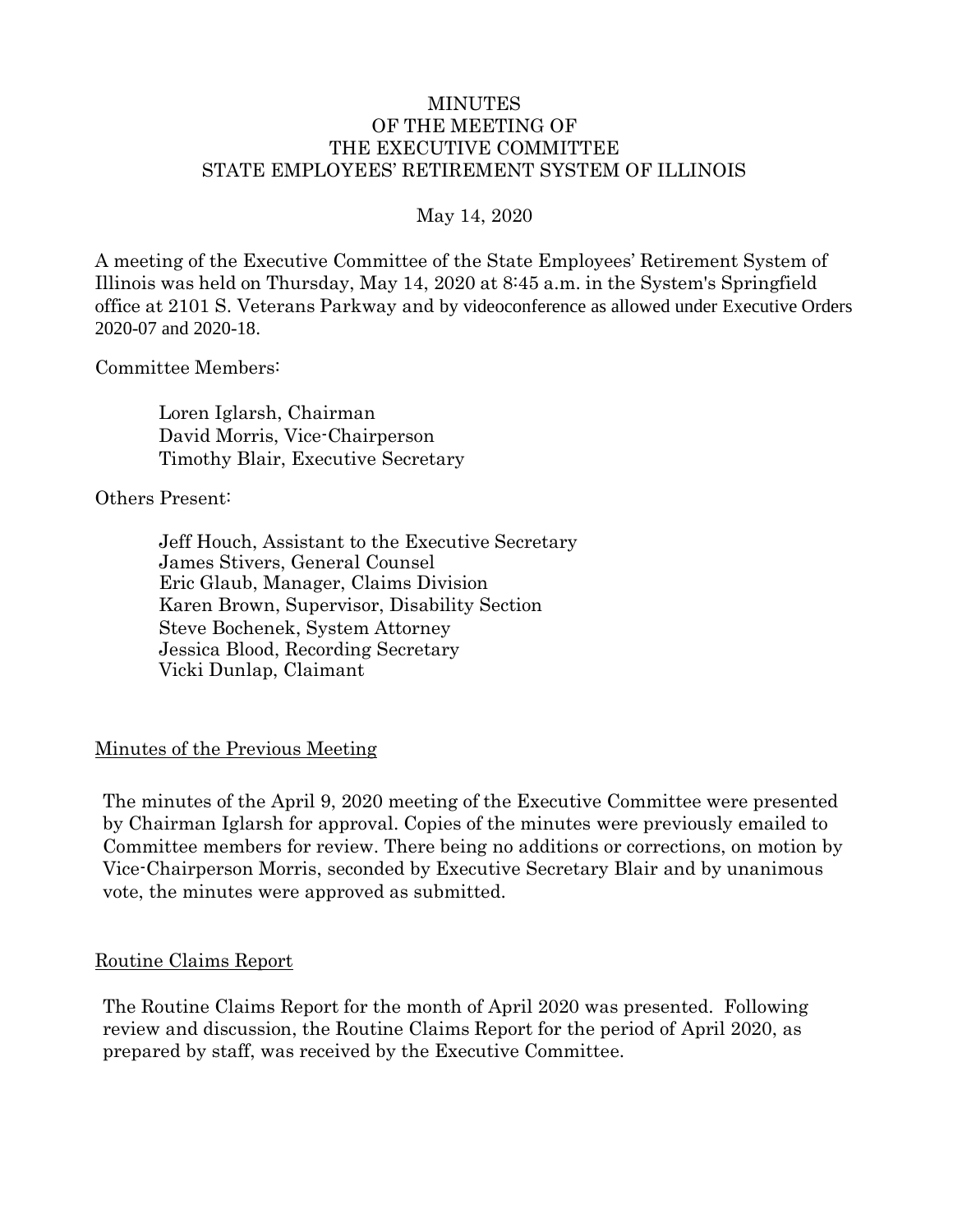## Old Business

# Kirk Schoenbein – Appeal to Retire Reciprocally

Kirk Schoenbein is a member of the Illinois Municipal Retirement Fund (IMRF), SERS and JRS, but is not independently vested with JRS.

Mr. Schoenbein retired reciprocally with IMRF effective March 1, 2017 and is deferred with SERS until March 1, 2022 when he reaches age 60. He elected not to retire reciprocally with JRS.

Mr. Schoenbein is appealing that SERS undo his reciprocal pension with IMRF and instead retire reciprocally with JRS.

The case was deferred at the Committee's September and October 2019 meetings pending further research into the case. It was again deferred at the Committee's November and December 2019 and January, February, March, and April 2020 meetings pending a decision from IMRF. At their February meeting, IMRF reached the decision not to approve Mr. Schoenbein's appeal to undo his reciprocal pension.

After some discussion, the Committee decided to refer the case to Attorney Bochenek for recommendation.

## Timothy Haslett – Appeal Pension Amount – Recommendation

Timothy Haslett retired on March 1, 2012. In September 2019 while reviewing his file for back wage adjustment, it was discovered that his final average compensation included vacation pay which created an overpayment of benefits.

The Pension & Death section adjusted Mr. Haslett's pension amount going forward, which included a reduction of his former amount. Mr. Haslett requested a personal hearing to appeal the adjustment of his pension.

Attorney Bochenek presented recommendation No. 2020-2 at the Committee's February meeting. After discussing the recommendation presented, the Committee decided to defer a recommendation pending further consideration of the facts of the case.

After further discussion regarding the facts and recommendation previously presented, the Committee decided to refer the case to Attorney Bochenek for a revised recommendation.

Attorney Bochenek provided a revised recommendation No. 2020-2. After discussing the recommendation and facts presented, a motion was made by Chairman Iglarsh to adopt recommendation No. 2020-2. The motion was seconded by Vice-Chairperson Morris and all were in favor.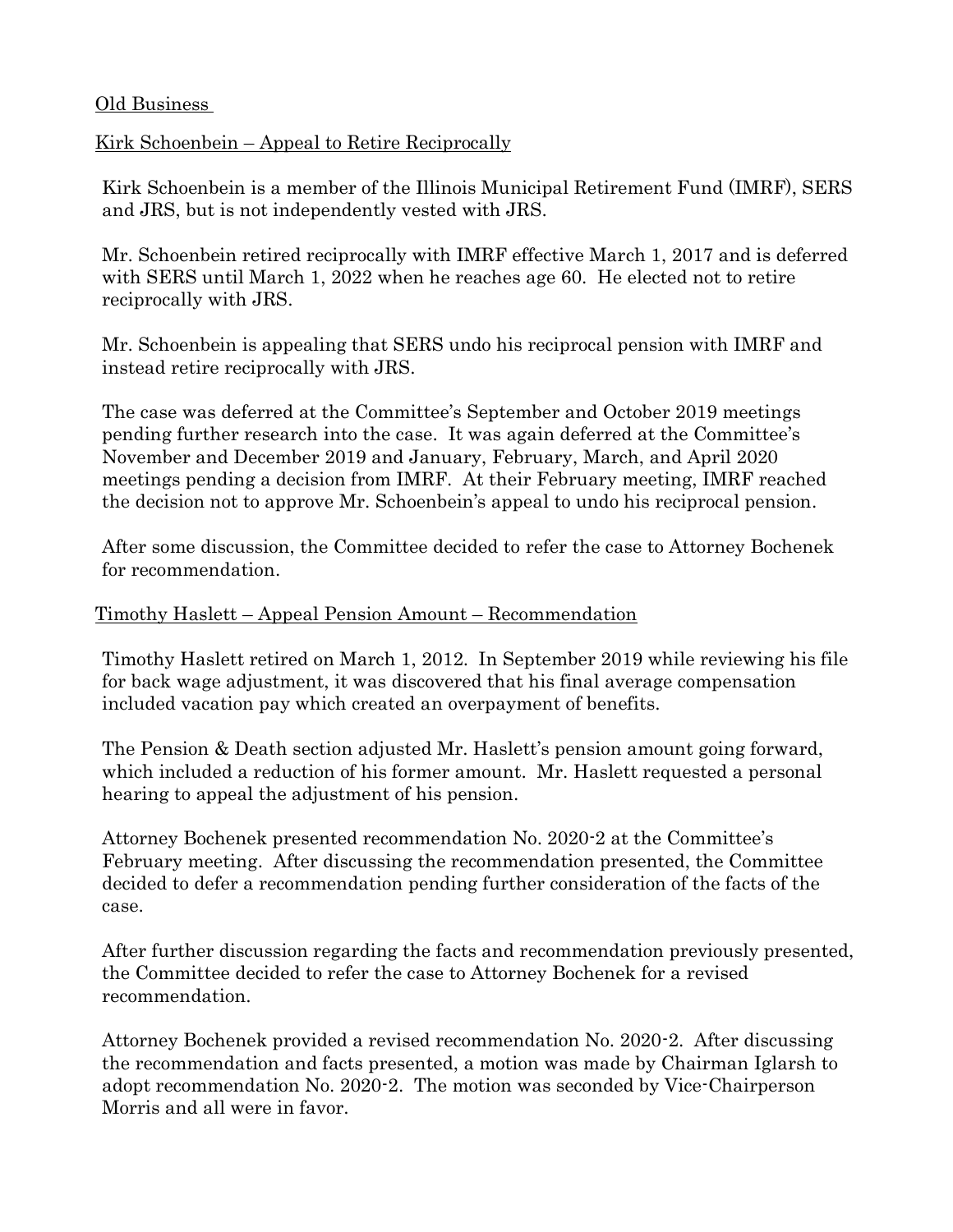### New Business

## Vicki Dunlap – Appeal for Service Credit Purchase – Personal Hearing via Videoconference – 9:00am

Vicki Dunlap is currently receiving non-occupational disability benefits. Recently, Ms. Dunlap requested to purchase service credit related to a leave of absence that occurred from January 26, 2015 to March 1, 2016. Subsection (l) of Section 14-104 of the Illinois Pension Code (40 ILCS 5/14-104(l)) provides that an employee may establish service credit for "periods of less than one year spent on authorized leave of absence from service". Because Ms. Dunlap took a leave of absence that was longer than one year, statute prohibits her form purchasing such leave.

Ms. Dunlap has requested a personal hearing as she contends her actual leave was from March 2, 2015 through March 1, 2016 because she was told by her agency that her time spent on leave covered by the Family Medical Leave Act (FMLA) does not count toward the one year period.

After hearing Ms. Dunlap present her case and reviewing the facts presented, the Committee decided to refer the case to Attorney Bochenek for recommendation.

Dashia Ricks-Carter – Appeal of Student Survivor Overpayment – Deceased Mbr: Jesse Carter

Jesse Carter, a state retiree, died on February 18, 2015. Mr. Carter's surviving child, Dashia Ricks-Carter, has been receiving a monthly survivor annuity. A student certification was questioned by SERS for the Spring 2020 semester. The school confirmed the payee had not been in full-time status since December 16, 2018.

The school had been completing the certifications as though the student was full-time, and Ms. Ricks-Carter was submitting these certifications to SERS. This has created an overpayment of benefits.

After discussing the facts of the case, a motion was made by Chairman Iglarsh to deny Ms. Ricks-Carter's request. The motion was seconded by Executive Secretary Blair and all were in favor.

Joseph Delaney-McAllister – Appeal to Receive Retroactive Survivor Benefit – Deceased Mbr: Mary Delaney

Mary Delaney, a state retiree, died on May 12, 2006. Ms. Delaney's surviving child, Joseph Delaney-McAllister, has been receiving a monthly survivor annuity. A student certification was not received timely and his benefit was suspended February 28, 2020. Mr. Delaney-McAllister later returned the certification and was reinstated April 1, 2020.

Mr. Delaney-McAllister is requesting to receive his March 2020 benefit payment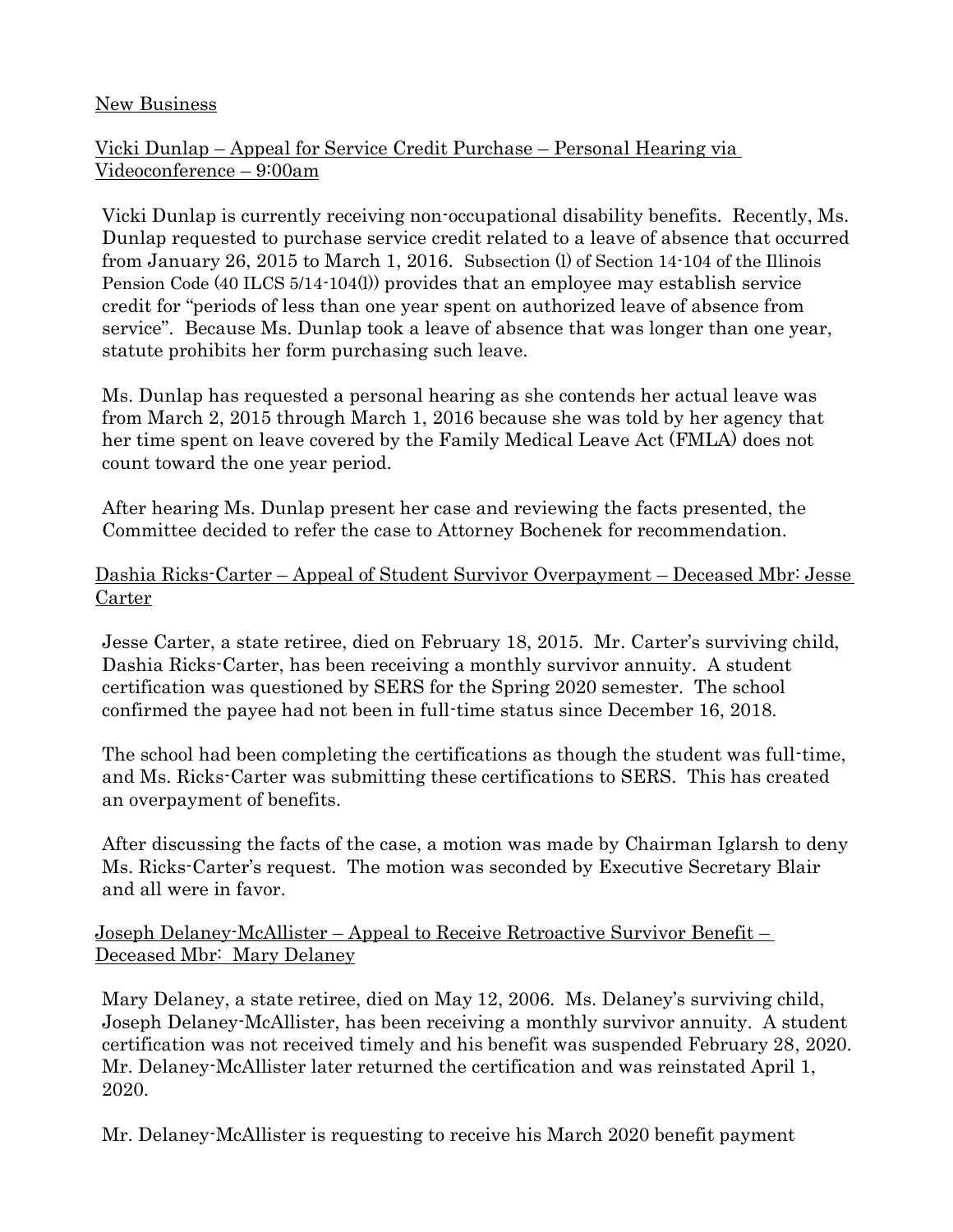retroactively.

After discussing the facts presented, a motion was made by Chairman Iglarsh to approve the appeal. The motion was seconded by Vice-Chairperson Morris and all were in favor.

# Melissa McDermott – Appeal to Retire April 1, 2020

Melissa McDermott applied for a retirement benefit to be effective April 1, 2020. Prior to her retirement, she met with the SERS Chicago office for an estimate. An estimate was provided to the Chicago office with an effective date of May 1, 2020. However, the staff member gave an April 1, 2020 retirement date to Ms. McDermott instead.

Ms. McDermott is short of meeting the Rule of 85 by .25 months. She is requesting to retire effective April 1, 2020.

After discussing the facts of the case, a motion was made by Vice-Chairperson Morris to approve the request. The motion was seconded by Chairman Iglarsh and all were in favor.

Felicita Lebron-Cortes – Appeal of SSA Overpayment Repayment Terms

Felicita Lebron-Cortes was approved for a 6P Temporary benefit from SERS effective September 10, 2015.

Ms. Lebron-Cortes was approved for a retroactive Social Security Administration (SSA) disability benefit effective February 1, 2016. The retroactive benefit created an overpayment of benefits from SERS for the period of February 1, 2016 through December 31, 2018.

The overpayment due is in accordance with 40 ILCS 5/14-125 of the Pension Code. SERS sent a notification letter to Ms. Lebron-Cortes on January 31, 2019 explaining the calculation of the overpayment and what is due. A repayment plan letter was sent on January 24, 2020.

Ms. Lebron-Cortes is retired and is also receiving a benefit from the Social Security Administration. She is requesting the overpayment from SERS be eliminated.

After reviewing the facts of the case and some discussion, a motion was made by Executive Secretary Blair to deny the request. The motion was seconded by Chairman Iglarsh and all were in favor.

There being no further business to be brought before the Committee, the meeting was adjourned at 10:47 a.m.

The next meeting of the Executive Committee is scheduled for June 11, 2020, in the